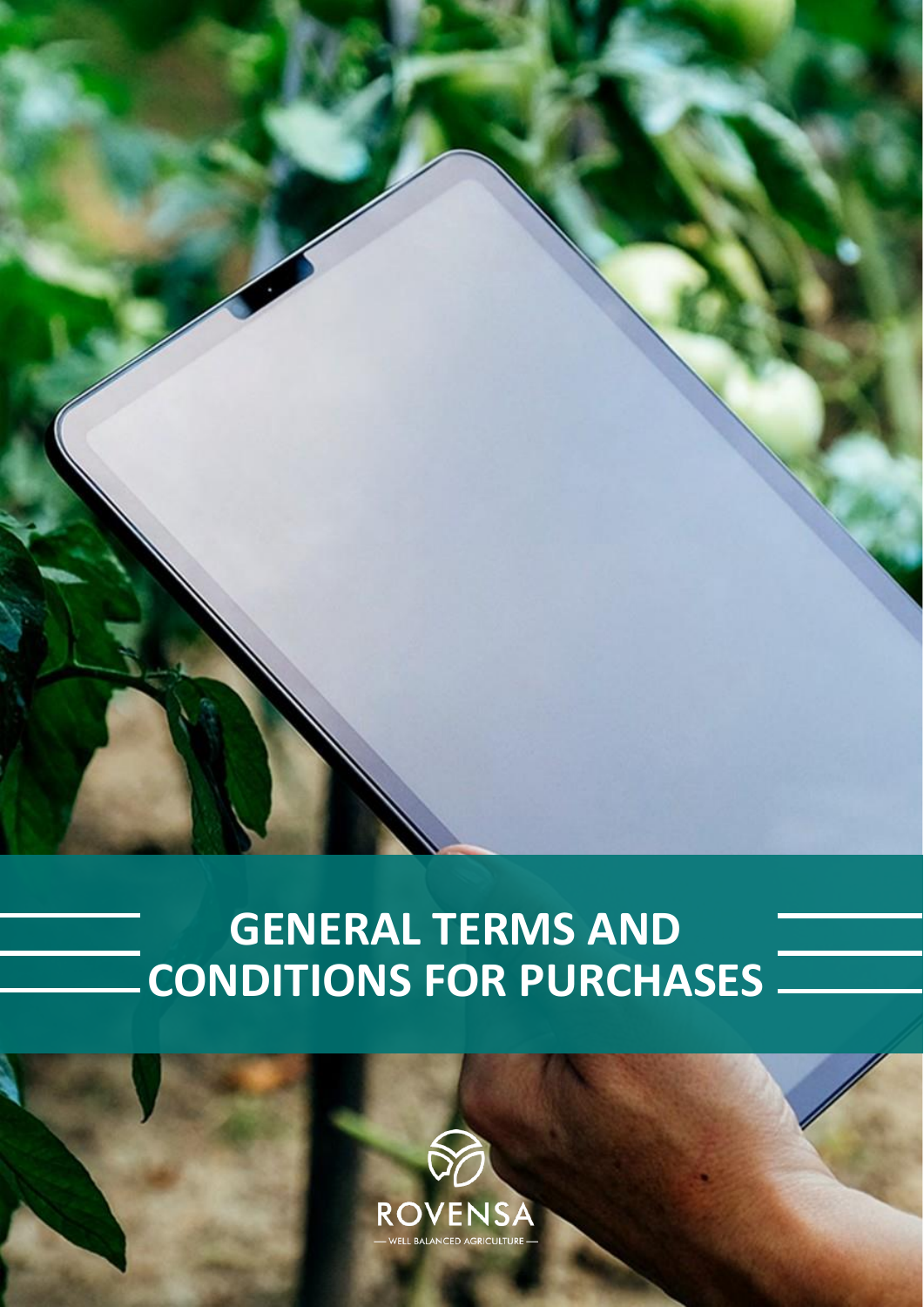

## GENERAL TERMS AND CONDITIONS FOR PURCHASES

- 1. Definitions: For greater clarity and understanding of the General Conditions, sets up the following terminology:
	- (i) **Supplier** any manufacturer, distributor or seller of any product and/or supplier of any service contracted by Grupo ROVENSA;
	- (ii) Product an identifiable, durable or consumable product to be supplied under a Purchase Order and under the agreed terms, in writing, between the parties;
	- (iii) **Service** a physical or intellectual activity to be performed pursuant to the Purchase Order that follows the agreed conditions, in writing, between the parties
	- (iv) Supplier Agents companies not belonging to the Supplier, through which the Supplier satisfies its product supply obligations to the purchaser;
	- (v) **Annex** means a document identified as such by the parties;
	- (vi) Client or Clients means the Buyer and /or any other entity or company belonging to ROVENSA Group;
	- (vii) **Buyer** means the Purchaser, identified as a signatory and/or other entity or company of ROVENSA Group;
	- (viii) Supplier Documentation technical documentation per product, or customized product, in paper or electronic format agreed between the Parties;
	- $(ix)$  Buyer Equipment means the equipment, machinery and vehicles made available by the Buyer to the Supplier;
	- $(x)$  Supplier Equipment means all the machinery utensils, vehicles, instruments, equipment and any other materials or property, whatever its nature, of Supplier's property;
	- $(xi)$  Specification product requirements as agreed between the Parties;
	- (xii) Force Majeure follows the meaning assigned to it in Article 9º;
	- (xiii) Incoterms means the trade rules chosen for the delivery of the goods by the Supplier to the Buyer (Incoterms® 2010);
	- (xiv)  $Law means all applicable legislation including laws,$ ordinances, regulations, orders and other legal or regulatory instruments, in force at any time, at the Country and at the place of ROVENSA Group where the supply is done;
	- (xv) Local means the place of delivery and/or unloading of the Product as defined by ROVENSA;
	- (xvi) Purchase Order means a product request made by the Buyer, electronically sent or otherwise written, specifying among others, the quantities and the delivery plan, in this case in the Order Note;
	- (xvii) ROVENSA Group The holding company. Integrates several companies in different business
	- (xviii) Part means the Buyer or the Supplier, dependent of the context;
- (xix) Parts means the Purchaser and the suppliers (or purchasers in the case of more than one entity or company of ROVENSA Group);
- (xx) **Delivery Note** means the definition by the Buyer of the dates, quantities and place of delivery and communication to the Supplier of the product, of the integral or partial delivery, following the request made at the time of issuing the Purchase Order;
- (xxi) Price means the price to be paid by the Buyer to the Supplier, defined in the Special Conditions;
- (xxii) Product the product or products supplied by the supplier in accordance with the Special Conditions;
- (xxiii) Personalized Product The Product that is not listed in the product catalog and which results from a change, modification or adaptation in accordance with the will of the Parties, as described in the Special Conditions;
- (xxiv) Supplying Human Resources means agents, consultants, employees, including subcontractors, and any and all other persons who are providing services on behalf of the Parties under any provision made under these General Terms and Conditions;
- $(xxy)$  Site or sites means the complex (es) or industrial complexes of the Buyer and / or entities and / or companies of Rovensa Group and / or any other place defined by Rovensa;
- (xxvi) ROVENSA Means each company held by Rovensa
- 2. Modifications to the Order Note: The supply of a Product or the provision of a Service will be performed and completed in accordance with the agreed technical specifications, terms and conditions, in writing, between the Supplier and ROVENSA.

2.1. The Supplier is not authorized to make any modifications to the Purchase Order. Any change to its terms shall be deemed invalid unless ROVENSA and the Supplier agree in writing otherwise.

2.2. The receipt, acceptance and / or payment of any Product or Service by ROVENSA shall not be construed by ROVENSA as acceptance of any unauthorized modifications to a Purchase Order introduced by the Supplier.

**3.** Price: The Price of the Product or Service specified in the Purchase Order (i) is fixed and is not subject to change unless ROVENSA and Supplier agree in writing otherwise (ii) constitutes the total amount due by ROVENSA to Supplier, including all taxes and costs incurred by Supplier.

3.1. The Supplier invoice must reflect the terms of the Purchase Order. ROVENSA shall not be liable for any cost, expense or additional value not provided for in this Order Form.

4. Payment: Payment of invoices shall be made in accordance with the commercial conditions set out in the Purchase Order and in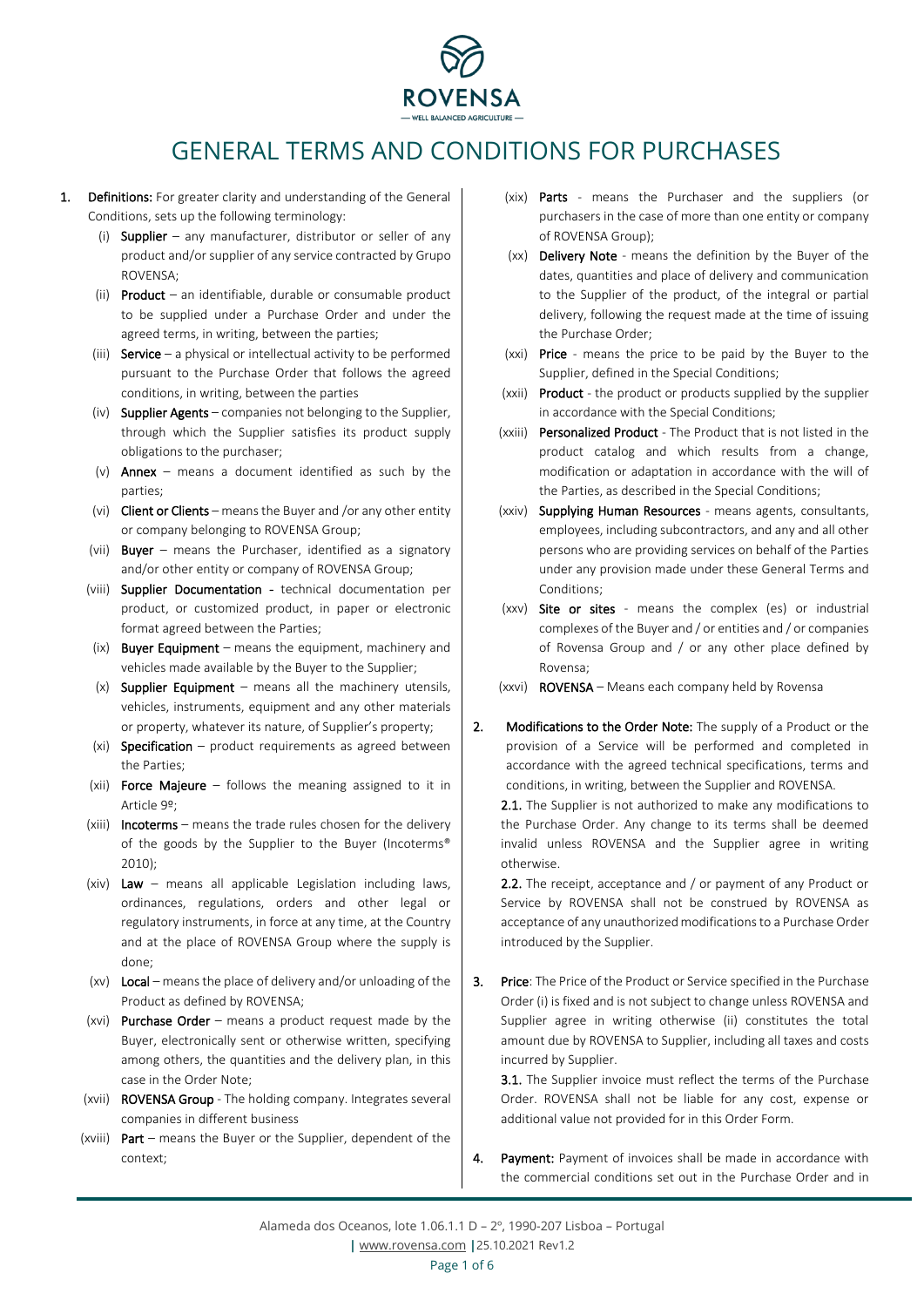

accordance with the procedure described below, provided that the payment documentation has been delivered as specified in Article 5.

4.1 ROVENSA will make payment to Supplier through bank transfer to an account owned by the Supplier, and with the VAT identified in the Purchase Order. The bank details must be sent by letter, on letterhead, signed by the legal representative of the company, with powers for the act, in accordance with the updated commercial certificate. Any change should follow the same procedure.

4.2 ROVENSA shall not be liable for errors and / or payment failures arising from incorrect, incomplete or late information submitted by Supplier, as well as for amounts, refunds or expenses not provided for in the Purchase Order.

4.3. The acceptance by Supplier of the payment made by ROVENSA shall be deemed to be a waiver of any claim, right or legal action against ROVENSA for the provision of the Product and / or Service indicated in the Purchase Order.

4.4. Regardless of any payment, should ROVENSA detect any lack of conformity caused by the Supplier in the Products or Services, it may require the Supplier to replace those Products and / or Services, through repair or replacement, the appropriate reduction of the price or termination of the contract, as well as reimbursement of expenses incurred by ROVENSA to restore the Products or Services accordingly, including, in particular, transportation, labor and material costs, as well as those necessary to ensure continuity in the timely provision of Alternative Products and Services.

### 5. Purchase Order

5.1. ROVENSA formalizes the Purchase Order, which shows the quantities requested, the place and delivery time as well as other relevant commercial conditions.

5.2. The Purchase Order is issued and sent to the Supplier in writing for the addresses referred to in the Special Conditions.

5.3. The Supplier informs ROVENSA of the acceptance or rejection of the Purchase Order and / or delivery plan within five business days.

5.4. The Purchase Order must always be referenced in the Shipping Documents and Invoices, otherwise the materials / services will not be received and / or the invoices will be returned to the supplier.

### 6. Deliveries

6.1. Supplier shall promptly inform ROVENSA of any delays in deliveries and indicate a foreseeable date for compliance with the delivery plan.

6.2. The Purchaser may accept or reject the foreseeable date, having the right to impose any conditions for acceptance.

6.3. The proof of the quantities of the Product delivered is made as follows:

(a) In land transport - in accordance with the net weight / quantity indicated on the Supplier's delivery note, the net weight / quantity stated on the SAPEC / ROVENSA scale shall prevail where the supplier's delivery note omit the quantity of product supplied or a positive or negative deviation equal to or greater than 1% between

the net weight / quantity indicated on the supplier's bill of lading and that indicated on that scale if it is not possible to reach agreement in writing with the supplier;

(c) In cases where there is a greater divergence, and where the quantities referred to in the supplier's bill of delivery do not coincide with the quantities to be withdrawn, the local supply and the supplier must agree on the quantity to be invoiced in order for the invoice to be issued with quantity same as received so that the invoice must be issued in accordance with the tax legislation in force.

7. Acceptance of the Product or Service: Payment of the Purchase Order will only be made after receipt and full acceptance by ROVENSA of the Product or Service that conforms to its technical specifications and according to the commercial conditions of the Purchase Order, in accordance with Article 4.4.

### 8. Mandatory Documentation

In addition to the documentation that must be delivered in accordance with the contracted Incoterm rule, it is mandatory, when applicable, that the Product is accompanied by the following documentation:

a) In Maritime Transport:

- $\triangleright$  Certificate of analysis;
- ➢ Original Bill of Lading (BL);
- $\triangleright$  T2L:
- ➢ Product Safety Data Sheet

b) Inland/Road transport

- ➢ Shipping Document or packing list;
- ➢ CMR;
- ➢ Product Safety Data Sheet

8.1. Quality Certificates: The Supplier shall present certificates of conformity stating that the Product conforms to the technical specification approved by ROVENSA or certificate of origin, when the Supplier is a distributor or reseller.

8.2. When requested by ROVENSA, the Supplier shall present the technical publications, the test certificate of the Products and other documents defined in the specifications of the Products.

### 9. Transport and Risk Transference:

9.1. Costs and liability for the packaging, loading, transportation, insurance, receipt, discharge, storage, protection and delivery of the Product at the applicable place of destination, as well as the definition of the moment from which the risk of loss is transferred to the Buyer of the Product, derive from the Incoterm rule defined in the Special Conditions.

9.2. In the event that the definition in paragraph 1 is not followed, the costs and liability referred to in paragraph 1 of this Article 8 shall be borne by the Supplier and the transfer of the risk of loss of the Product shall be transferred to ROVENSA at the moment on what:

a) When transport is of Supplier's responsibility, the transport is discharged at the Buyer's premises, or at a place indicated by him;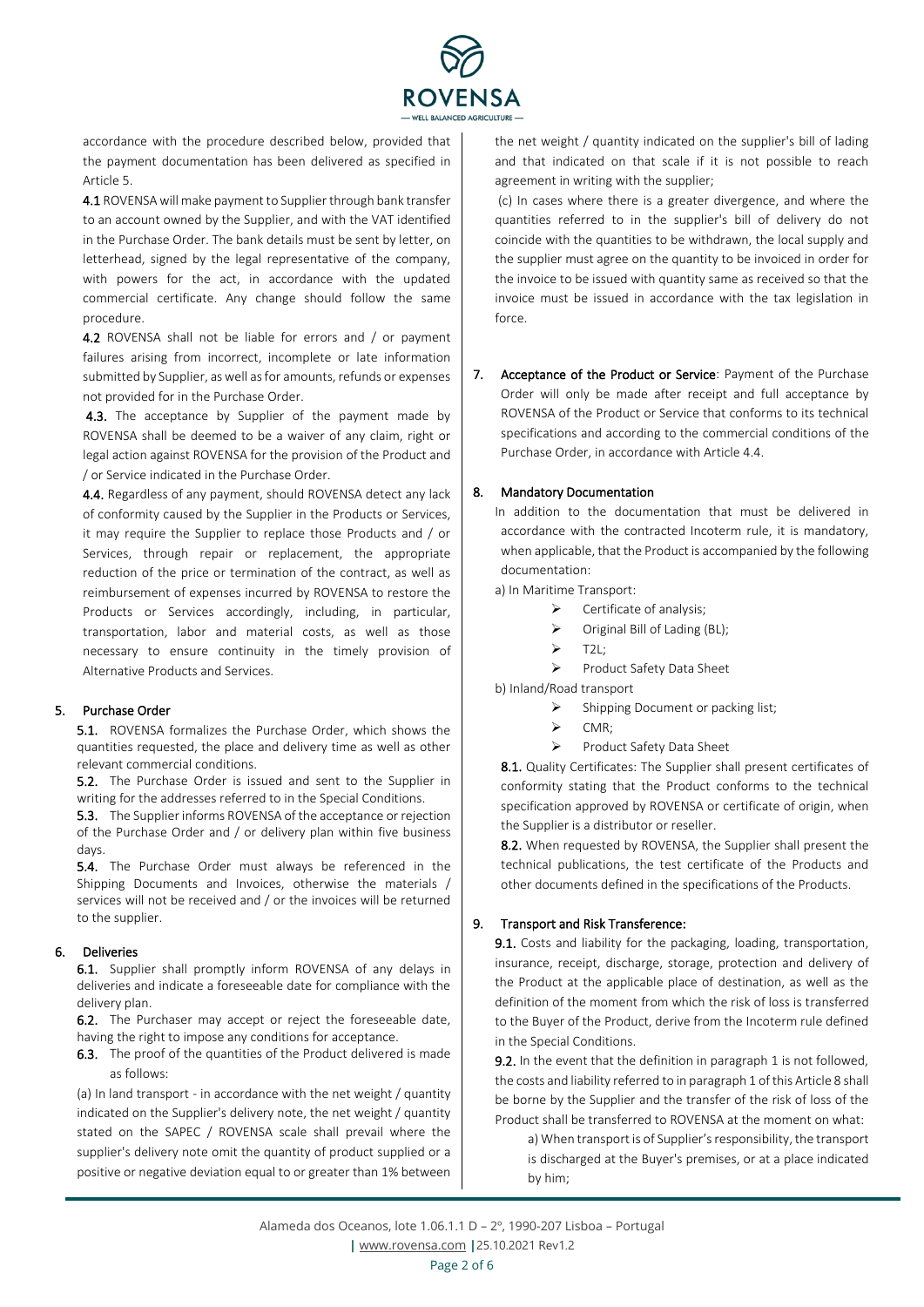

b) When transport is of ROVENSA's responsibility, the Product is loaded onto the means of transport at the Supplier's premises or at the place indicated by the Supplier;

9.3. In case of divergence between the provisions of the Incoterm rule defined in paragraph 1 of this Article 8 and any provision of these General Conditions or Special Conditions, the latter shall prevail.

#### 10. Force Majeure:

10.1 Force Majeure Definition

10.1.1. In this Clause, "Force Majeure" means any exceptional event or circumstance:

(i) which are beyond the control of either Party;

- (ii) which, reasonably, that Party could reasonably have foreseen prior to the acceptance of the Purchase Order; and
	- (iii) that, once it has occurred, such Party could not, in a reasonable judgment, have avoided or exceeded it.

10.1.2 The Force Majeure may include, but not be limited to, the following events or exceptional circumstances, provided that the conditions set forth in 9.1.1:

- (i) war, hostilities, invasion or acts of foreign enemies;
- (ii) rebellion, terrorism, revolution, insurrection, military coup, usurpation of power or civil war;
- (iii) riots, demonstrations, disorders or strikes by any person, other than those relating to Supplier Personnel and other Supplier employees; and
- (iv) Natural disasters such as other earthquakes, hurricanes, typhoons or volcanic activity.
- 10.2 Force Majeure Notification

10.2.1 If a Party is or will be prevented from complying with any of its obligations under the Purchase Order due to a Force Majeure event, it is obligated to notify the other Party of the Force Majeure event, specifying the obligations under which is or may be impaired. The Notification must be made within 3 (three) days from the time the Party became aware of, or when it should have known, the event or circumstance that constitutes Force Majeure.

10.2.1 Following such Notification, the Party shall be released from the obligations identified while the Force Majeure is prevented from complying with them.

10.3 The affected Party shall make every reasonable effort to resolve and overcome the Force Majeure situation as soon as possible and in an economic way.

10.4 The obligations of each Party shall be suspended to the extent that and as long as their performance is prevented by Force Majeure.

10.5 If the Force Majeure situation continues for more than 30 days, the unaffected Party shall have the right to terminate the Agreement with immediate effect upon written notice to the other Party.

### 11. Relationship and Non-Exclusivity

11.1 Nothing in these General Conditions may be construed as placing the parties in a partnership or joint venture relationship,

and the parties shall not be entitled to bind or bind the other party in any way whatsoever.

11.2 Nothing in these General Conditions shall be construed or construed as granting ROVENSA any exclusivity to the Supplier with respect to the manufacture or sale of the products or services object of this instrument.

- 12. Return of Products: ROVENSA may return to the Supplier any Product that does not comply with the Quality Requirements (in the case of Chemical Products) and / or the Transport Policy, and the Supplier is obliged to reimburse ROVENSA for the incurred costs as well as the amounts due for the return of non-conforming Products.
- 13. Audits: The Supplier hereby agrees that ROVENSA and / or the competent authorities may inspect and / or audit their premises and the premises of their subcontractors at any time by prior notice 10 working days in order to ascertain the progress of activities and the compliance of its mandatory requirements for its activities. The Supplier undertakes to promptly comply with any technical guidance that may be suggested by ROVENSA, provided that such technical guidance does not in any way diminish the Supplier's responsibilities.
- 14. Internal Rules: At ROVENSA's premises, the Supplier will comply and guarantee its employees, contractors, directors and third parties to comply with all ROVENSA's internal regulations regarding the entry and stay of third parties at its premises.
- 15. Carrying out of work: Persons who perform work within ROVENSA's premises, in compliance with the contract, must comply with ROVENSA regulations. ROVENSA shall not be liable for any accidents that may occur to said persons at its premises, unless they have been caused by intent or gross negligence of the legal representatives or auxiliary executives of ROVENSA.

15.1 In order to perform the services, the Supplier shall be responsible for:

15.1.1 Equipment, instruments and means of communication and locomotion, hardware, furniture, uniform and protective equipment according to the work to be performed.

15.1.2. Provide full-time lifting platforms for work at heights, where applicable

15.1.3. Comply with all labor, safety, environmental and occupational health standards in force at ROVENSA and / or required by specific laws or regulations.

15.1.4. Develop a work safety plan based on the risk information of each area and equipment where the service will be executed, if applicable.

15.1.5. While promoting tests in the various systems use calibrated equipment and instruments (Mustimeter, Relay Calibrator, Contact Resistance Meter, Thermometer, Thermoscreen, Anemometer, etc.).

15.1.6. Issue technical report after each intervention.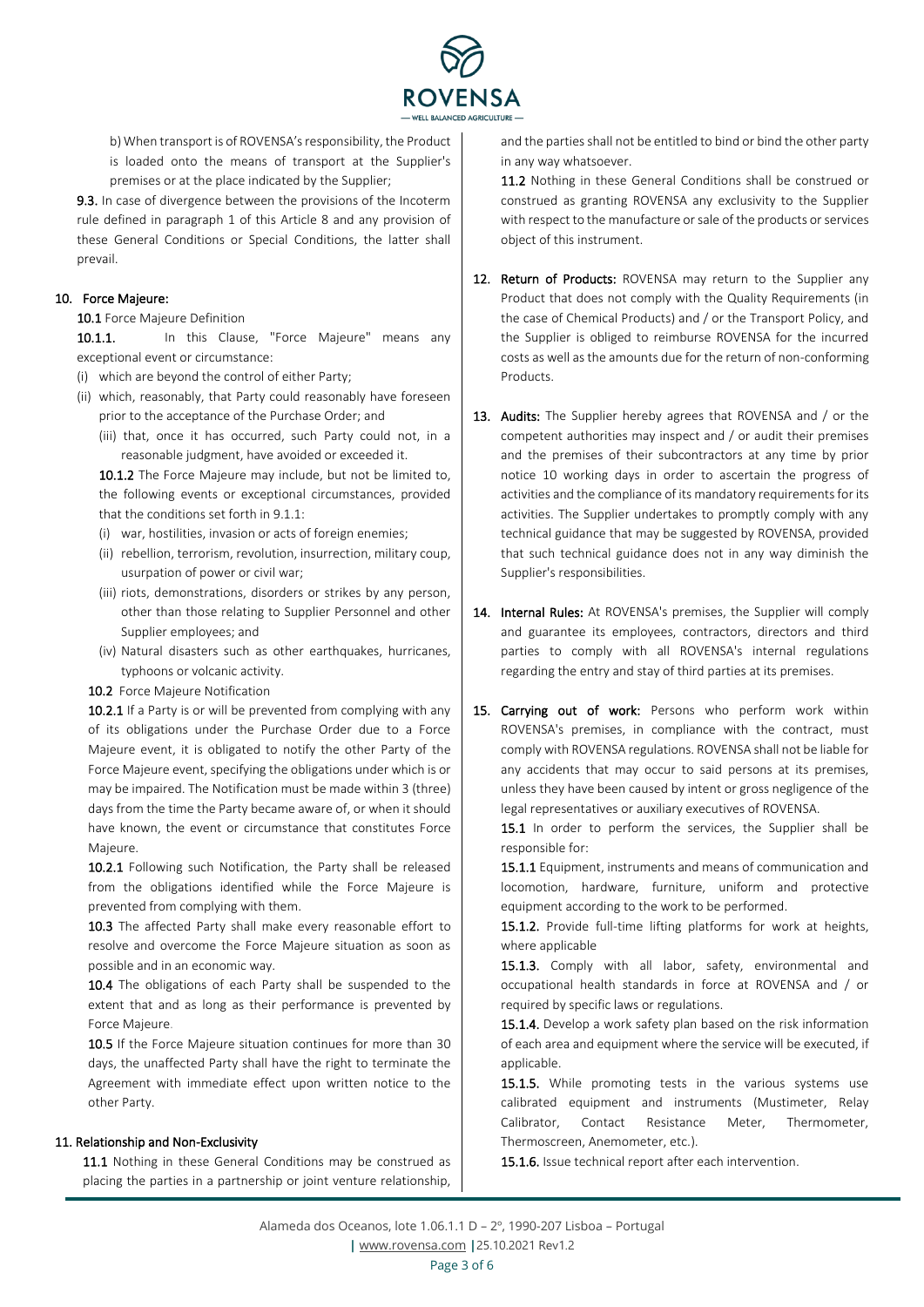

15.2. The instructions included in *Standards to watch by External Companies* of ROVENSA delivered when awarding the Service must be observed and respected

16. Legislation Compliance: Without prejudice to any previous commitments, each of the parties declares and guarantees that, during the execution of the Purchase Order:

(i) it complies with and will continue to comply with all legal provisions applicable to relations with employees, protection of the environment and safety at work, and to take the necessary measures to reduce harmful effects on people and the environment, including without limiting environmental, safety, labor, tax, social security, anti-corruption and environmental legislation, of preventing and combating money laundering, as well as all other legal obligations as they are applicable to the obligations and activities set forth in the Purchase Order;

(ii) does not use and will not use in its activities child labor, forced labor or equivalent to slavery, in accordance with labor and health legislation, safety and hygiene in the work of the production sites of the Product or the execution of the Service;

(iii) The Supplier declares that it agrees and will fully comply with the provisions of the ROVENSA Code of Conduct. In addition, the Product provided to ROVENSA does not contain any substance whose use is prohibited and is in compliance with the applicable environmental legislation;

(iv) Through its services or products, the supplier is also committed to providing ROVENSA, solutions that enhance energy efficiency and improve energy performance at the Company's plants.

(v) The supplier ensures that it will comply with the requirements of the EU Regulation on chemicals (REACH) (Regulation (EC) No 1907/2006), including but not limited to the chemicals are registered for the use developed by ROVENSA, when Applicable. The buyer is not obliged to apply for authorization for a good delivered by the supplier in the context of the REACH Regulation. (vi) The supplier must also ensure that it will not deliver goods that contain substances referred to in Annexes 14 (authorization) to the REACH Regulation, unless he has submitted authorization to ECHA for the use in question;

(vii) If the delivered goods contain substances listed in the Candidate List of Substances of which raise high concern (SVHC list) in line with REACH, the supplier must promptly notify the buyer of this by sending a form of Updated product safety data. The same applies in the case of pending deliveries if substances that were previously not on the list are then included on the list. The deliveries may moreover not contain asbestos or radioactive materials.

(viii) If substances referred to in paras. (vi) and (vii) are present in the delivered goods, the supplier must notify the buyer of this in writing prior to the delivery with reference to the substance, the identification number (e.g. CAS no.) and an up-to-date safety information page.

(viii) The supplier ensures that it will comply with the requirements of the EU Regulation on classification, labelling and packaging of substances and mixtures (CLP) (Regulation (EC) No 1272/2008), including but not limited to that the chemicals are classified, packaged duly and notified to the relevant official organisms according to the article 45 of CLP when applicable.

16.1. If ROVENSA or the companies that are part of it, will be the subject of fines, administrative offenses or other types of proceedings arising from failures of legal compliance attributable to the supplier, the supplier assumes all charges and diligence relating to the Processes.

- 17. Anti-Corruption: In line with its previous commitments, the manufacturer declares and warrants that it has never offered, promised, gave, authorized, requested or accepted any pecuniary or other improper advantage over any administrator, manager, consultant, employee, agent or representative of ROVENSA ("ROVENSA Related Persons") by virtue of the Purchase Order. The supplier further states that, within the scope of this Related Item Nr. The Supplier assumes the obligation to (i) not offer, promise, give, do not authorize, solicit, proactive any pecuniary or any other nature, any person Related to ROVENSA and (ii) have no undue influence About Us Person Related to ROVENSA, not in the space of the Purchase Order. The Supplier may not offer the same, or any other circumstance, any other person, whether it is pecuniary or otherwise.
	- 17.1. The Parts undertake to comply with the General Data Protection Regulation (GDPR), in force as from 25 May 2018, specifically accepting the regulation of this issue as set out in the Privacy and Data Protection Policy which replaces any previous agreements regarding data protection. This Policy can be found at: https://www.rovensa.com/privacy-policy/
	- 17.2. The Parts acknowledge and accept applicable Rovensa's Policies and voluntary assumed commitments such as UN Global Compact, amongst others.
- 18. Exportation Control: Without prejudice to any prior commitments, Supplier shall be responsible for informing ROVENSA whenever the Product or Service is subject to any control or subjected to national or international restrictions on the export, re-export, transfer or dissemination of materials, information or technical data , and in such cases shall provide all necessary documentation for use, export, re-export or transfer of the Product or Service in question.
- 19. Assignment of the contractual position: The Purchase Order may not be assigned, transferred or negotiated with third parties by any of the Parties, without the express written agreement of the other party.

The following provisions will only apply when there is NO agreement signed between ROVENSA and Supplier regarding the Product or Service object of the Purchase Order:

### 20. Acceptance of this Purchase Order

20.1 The Supplier shall, within five (5) business days, send confirmation of the acceptance of this Purchase Order to ROVENSA,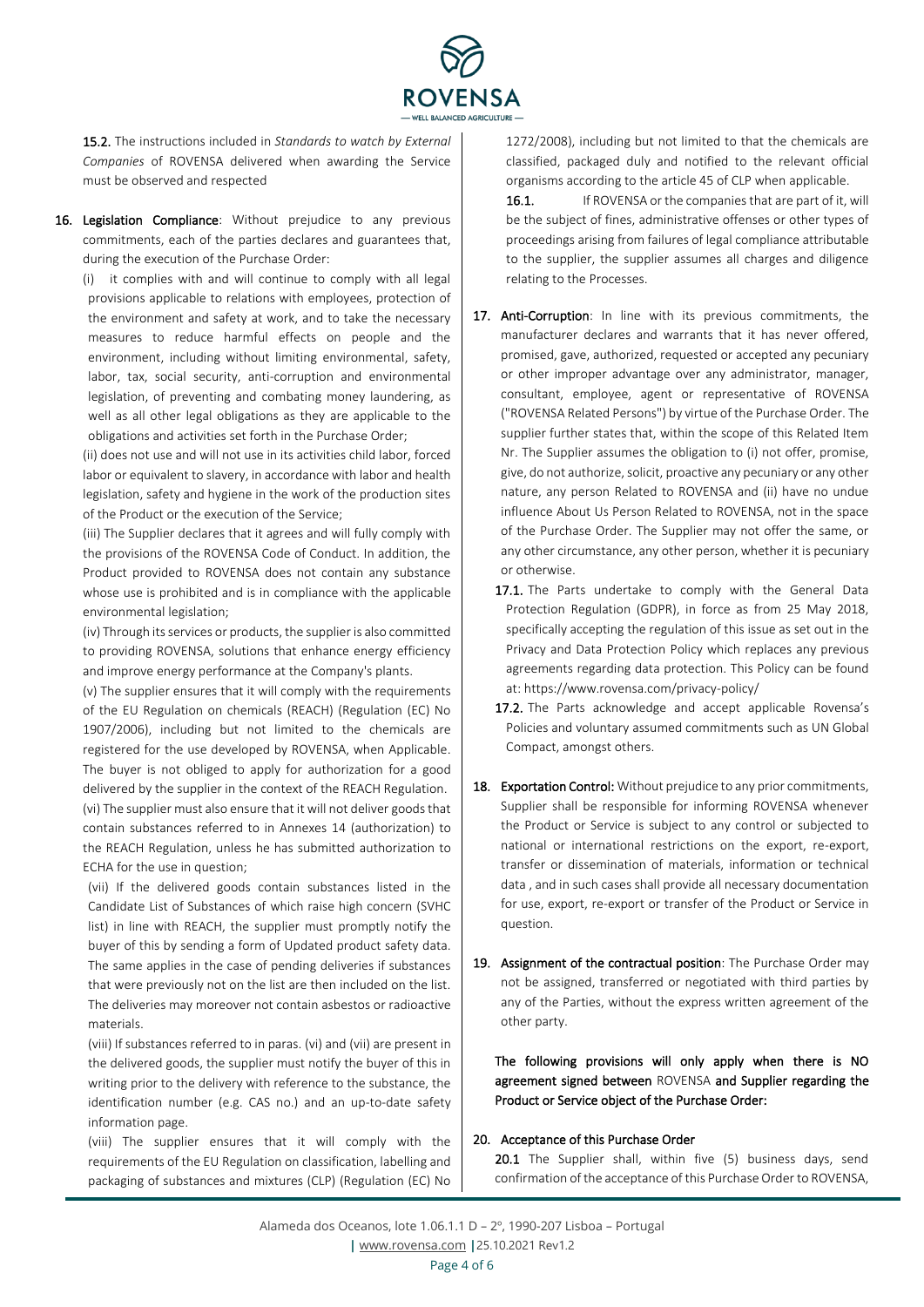

provided that, in the absence of any statement in contrary, within the said period, the Purchase Order shall be accepted by Supplier. 20.2 ROVENSA may, at any time, cancel this Purchase Order, in whole or in part, if Supplier proves unable to supply the Products or Services contracted, under the conditions set forth herein, at no additional cost, as well as in fraud, insolvency declaration or insolvency proceedings, and any other circumstances that may affect the performance of the Supplier in discharging its obligations. 20.3 ROVENSA may cancel or change any condition contained in this Purchase Order. If Supplier's costs are substantially affected by the cancellation or change requested by ROVENSA, Supplier shall notify ROVENSA and prove such fact within 10 (ten) business days of ROVENSA's cancellation or change request.

- 21. Advanced Deliveries: If Supplier delivers before the date set forth in the Purchase Order, ROVENSA shall have the right to refuse the Product or Service, as the case may be. If ROVENSA chooses to receive the Product or accepts the provision of the Service, the payment term will continue to be that established in the Purchase Order.
- 22. Delayed Deliveries: In the event of delay in the delivery of Products or performance of Services by the Supplier, ROVENSA reserves the right to refuse the receipt of these, without prejudice to any other rights provided by law that assist the ROVENSA. If ROVENSA chooses to receive the Products or Services, the term of payment will be pro rata extended.
- 23. Penalties: In case of default by the Supplier of the deadlines defined in the Purchase Order, for reasons not attributable to ROVENSA, ROVENSA reserves the right to apply the following penalties, without prejudice of compensation for the excess damage and the right to withdrawal the Purchase Order:

22.1.a) If the Supplier has not completed its obligations within the time limits, it will be subjected to a penalty corresponding to 0.1% (zero point one percent) for each calendar day of delay, calculated on the value of the position of the Purchase Order in which the good or missing goods are integrated;

22.1.b) If the non-compliance exceeds 10 (ten) calendar days, the penalty to be applied after the end of this period shall be increased to 0.5% (half percent), calculated in the same terms as in the previous paragraph, up to a maximum of 10%.

22.2. ROVENSA reserves the right to deduct the amount of the penalties in the payment of the Purchase Order.

22.3. If Supplier fails to demonstrate that it can timely correct the non-compliance of the materials and equipment, these may be rejected in whole or in part, incurring the Supplier's obligation to indemnify ROVENSA for all damages and losses thereof arising.

22.4. To the extent that they are established for the delay of the performance, the application of the penalties provided for within item 22.1 do not exempt the Supplier from the obligation to perform the contract.

23.1. Complaints shall be submitted to the Supplier in writing within ten working days from the date on which ROVENSA detects the non-conformance, malfunction or other irregular situation in which the Product is found

23.2. The Supplier undertakes, at its own risk, to remove the nonconforming Product and to replace it within 10 days of receiving the Complaint provided for in the previous number, considering that the Supplier acquires ownership of any Products that do not conform as soon as it receives the complaint.

23.3. If Supplier fails to comply with the provisions of the previous paragraph, ROVENSA may freely dispose of the Product in question, and the Supplier shall be obliged to reimburse it for any incurred damages.

25. Warranty: The Supplier undertakes to comply with the warranty terms of the Product and / or Service contracted by ROVENSA and undertakes to issue the respective warranty terms compatible with the Products or Services provided.

25.1. Supplier shall bear all costs related to the repair or replacement of the Products or Services during the warranty period, without prejudice to any other ROVENSA rights provided by law.

- 26. Civil Liability: The Supplier is liable, under the general terms of law, for any losses and damages in which ROVENSA, its subsidiaries, its representatives, its administrators and any third parties are incurred, due to situations of delay, defective compliance and definitive non-compliance attributable to the Supplier, including, without limitation, personal injury, illness, illness or death, environmental damage, breaches of intellectual property, property damage, lack of conformity of Products and others related to the purpose of the Purchase Order.
- 27. Insurance: The Supplier shall be responsible for celebrating and maintaining in force all the insurances required and necessary for the full compliance with the Purchase Order, in accordance with the provisions of these General Conditions, Particular Conditions of Order and / or Contract, in order to safeguard the position of ROVENSA in respect of all losses or damages occurring during the performance of the supply.

26.1. The Supplier is obliged to submit to ROVENSA, whenever requested, the proof of the established insurances under the terms of the previous number.

28. Confidentiality: The Supplier undertakes and obliges its employees, contractors, administrators and third parties to keep any and all information relating to ROVENSA and its subsidiaries, to which they have access to, confidential, and its disclosure to third parties is prohibited for any reason, without prior written permission from ROVENSA.

#### 29. Jurisdiction and Applicable Law

29.1. If any provision of these clauses is held invalid, all other provisions shall remain in full force and effect.